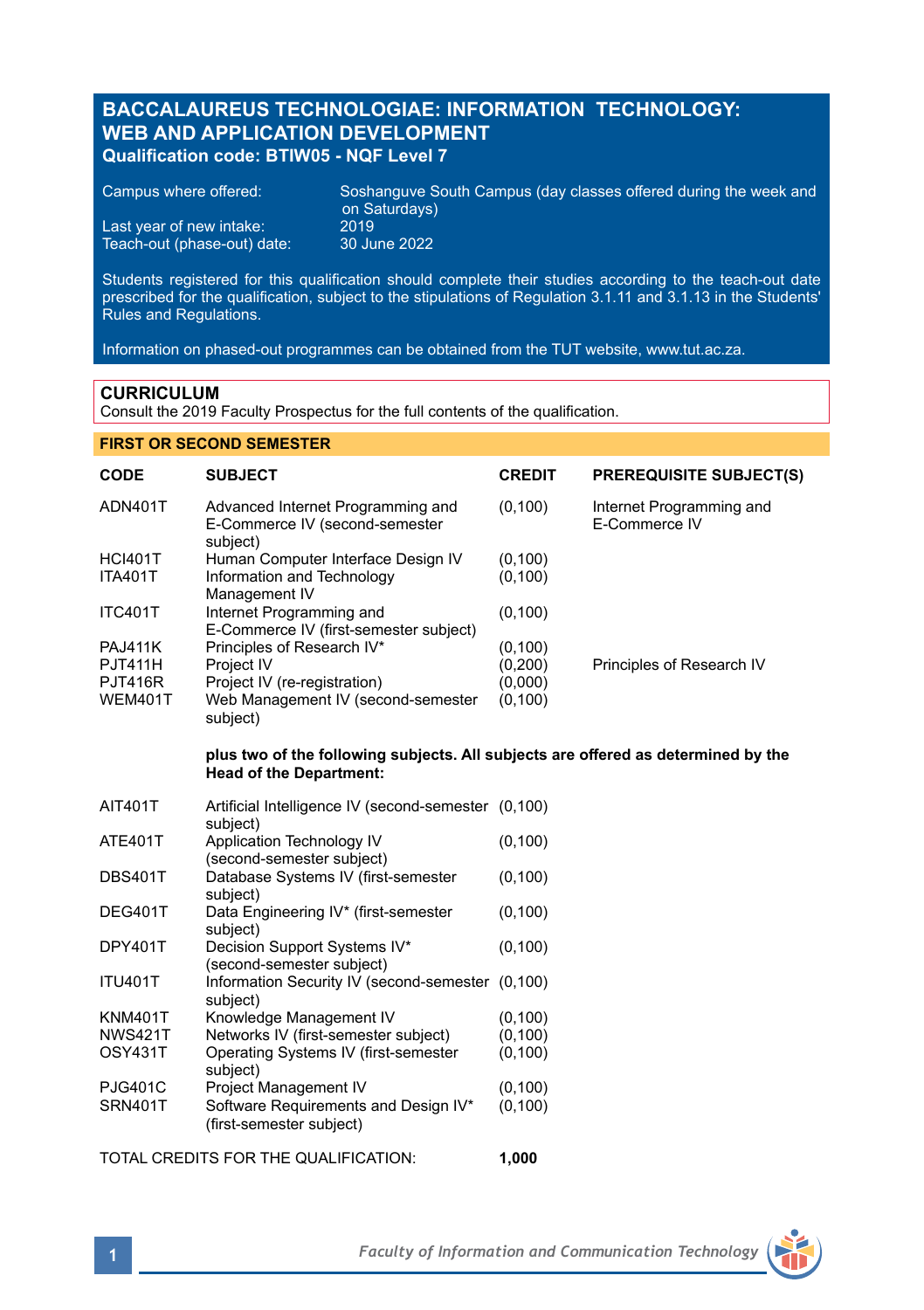municate and interact in their everyday and working life. Students should know how to generate user requirement, design, evaluate and implement interactive computing systems for human use with other human factors and ergonomics. The subject's main topics include: the use of general HCI principles to design screens for Windows application and for the Web; understanding users and user-centered design; identifying needs and establishing requirements; doing conceptual design, prototyping and construction of human computer interfaces for different types of users. (Total tuition time: ± 40 hours)

The syllabus content is subject to change to accommodate industry changes. Please note that a more detailed syllabus is available at the Department or in the study guide that is applicable to a particular subject. At time of publication, the syllabus content was defined as follows:

## **A**

# **ADVANCED INTERNET PROGRAMMING AND 1 X 4-HOUR COMPUTER-BASED E-COMMERCE IV (ADN401T)**

*(Subject custodian: Department of Computer Science)* Advanced Internet programming and e-commerce on the Oracle Web platform. (Total tuition time: ± 40 hours)

# **APPLICATION TECHNOLOGY IV (ATE401T) 1 X 3-HOUR PAPER**

## *(Subject custodian: Department of Computer Science)*

The purpose of this subject is to equip students with skill and knowledge in the use of software design patterns. The subject exposes students to the commonly used creational, structural and behavioural design patterns. (Total tuition time: ± 40 hours)

# **ARTIFICIAL INTELLIGENCE IV (AIT401T) 1 X 3-HOUR PAPER**

### *(Subject custodian: Department of Computer Systems Engineering)*

Aim/Purpose: To introduce the fundamentals of the art of creating machines that perform functions that require intelligence when performed by people. The field includes problem solving, communicating, perceiving and acting, learning, knowledge, reasoning and planning, uncertain knowledge and reasoning. (Total tuition time: ± 26 hours)

# **D**

# **DATA ENGINEERING IV (DEG401T) 1 X 3-HOUR PAPER**

## *(Subject custodian: Department of Computer Science)*

The aim of this subject is to address the issues of data representation for data mining. Objectives: On completion of this subject, students should be able to prepare and process data for meaningful interpretations. Key topics: data engineering models, data mining tool, normalisations and redistributing variables, introduction to Neural network. (Total tuition time: ± 40 hours)

## **DATABASE SYSTEMS IV (DBS401T) 1 X 3-HOUR PAPER**

## *(Subject custodian: Department of Computer Science)*

This subject assumes knowledge of databases and builds on this existing database knowledge by presenting database design and technology concepts. Fundamental database concepts are covered as well as relational database models and normalisation; entity-relationship modelling; transaction management and concurrency control; distributed database management systems; object-orientated databases; client/server systems; data warehousing, data mining and also databases in electronic commerce. (Total tuition time: ± 40 hours)

## **DECISION SUPPORT SYSTEMS IV (DPY401T) 1 X 3-HOUR PAPER**

# *(Subject custodian: Department of Computer Science)*

The subject focuses on decision support systems and business intelligence, human decision making processes, decision making, systems, modeling and support, decision support systems concepts, methodologies and technologies, modeling and analysis, data mining for business intelligence, artificial neural networks for data mining, text and web mining, data warehousing and the CART algorithm. (Total tuition time: ± 40 hours)

## **H**

### **HUMAN COMPUTER INTERFACE DESIGN IV (HCI401T) 1 X 3-HOUR PAPER** *(Subject custodian: Department of Computer Science)*

Students gain knowledge and skills required for designing interactive products to support the way they com-

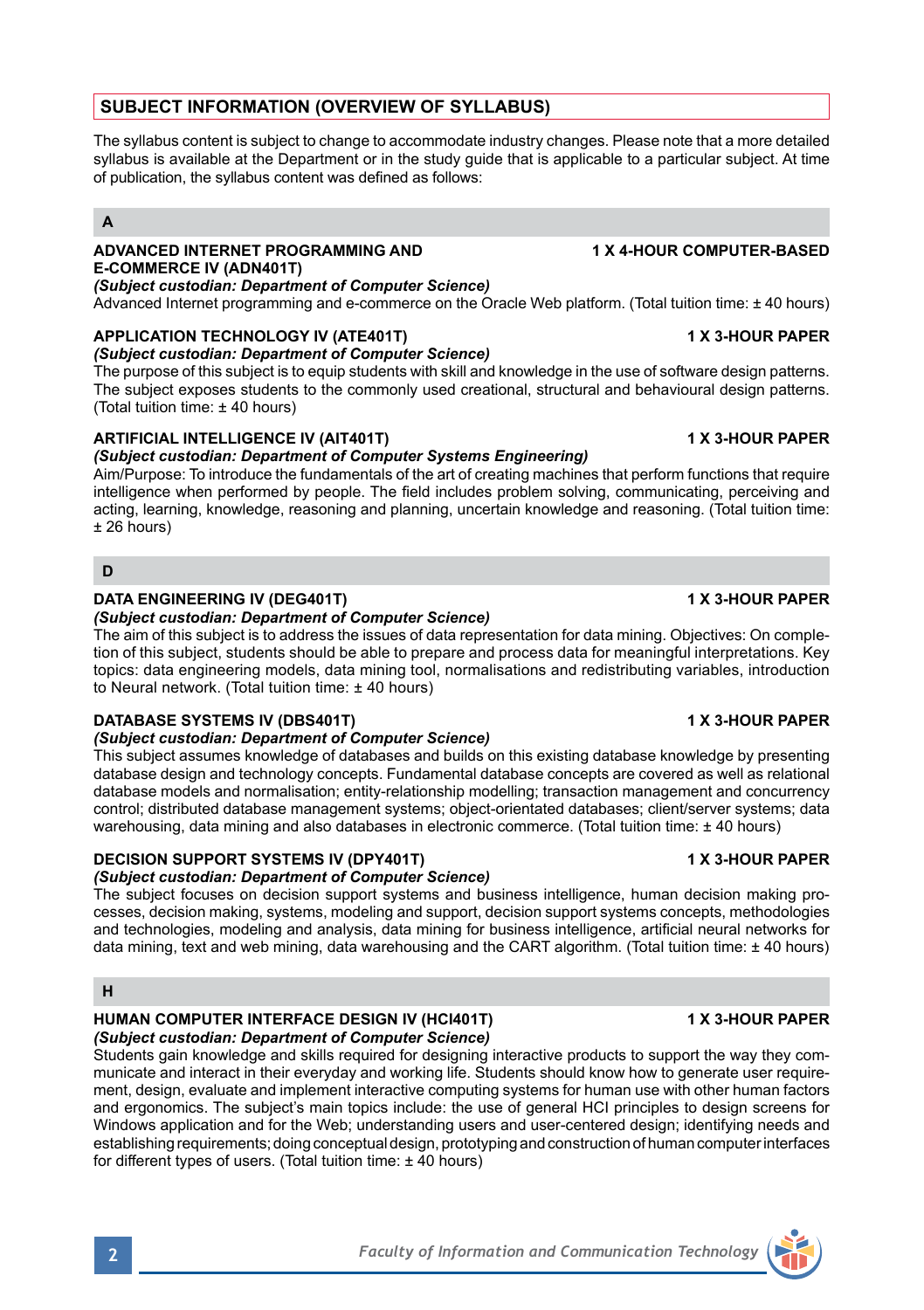# Encryption and decryption algorithms, protocols, operating systems, databases and network security. (Total tuition time: ± 40 hours)

# **INTERNET PROGRAMMING AND E-COMMERCE IV (ITC401T) 1 X 4-HOUR COMPUTER-BASED** *(Subject custodian: Department of Computer Science)*

*(Subject custodian: Department of Information Technology)*

Students are introduced to the rapid application development with the Ruby on Rails framework and databases for interacting with, and storing data for end users. Topics include: advanced architectural design of e-commerce systems with high availability and scalability, developing front-end/back-end functionality, security/logins, system administration etc. (Total tuition time: +40 hours)

## **K**

**I**

### **KNOWLEDGE MANAGEMENT IV (KNM401T) 1 X 3-HOUR PAPER** *(Subject custodian: Department of Informatics)*

This subject is aimed at extending the skills of the students by introducing students to the various Knowledge Management concepts, design, implementation and management of KNM systems, as well as an overview of challenges that organisations face during the implementation of KNM initiatives. As the economy increasingly moves towards a knowledge-based economy, the ability to manage knowledge becomes a matter of competitive survival for organisations. Principles and practice of knowledge management in organisations, therefore, become the focal point of this subject. On completion of the subject, students will be able to identify and apply the theoretical and practical knowledge management principles to address management pitfalls, manage these knowledge management challenges; and implement the relevant knowledge management steps to ensure success within the context of the organisation. (Total tuition time: ± 54 hours)

# **N**

# **NETWORKS IV (NWS421T) 1 X 3-HOUR PAPER**

*(Subject custodian: Department of Information Technology)* A study of advanced network management. (Total tuition time: ± 36 hours)

## **O**

# **OPERATING SYSTEMS IV (OSY431T) 1 X 3-HOUR PAPER**

# *(Subject custodian: Department of Computer Systems Engineering)*

The main objective of this subject is to design and program a simple operating system (using layered technology), programmed in Assembler, C or C++ programming languages. The simple operating system will have a programmed boot process (written in Assembler only), a kernel (can be written in Assembler, C or C++ combination), file system (can be written in Assembler, C or C++ combination), and command interpreter or shell (can be written in Assembler, C or C++). Students should have prior (and solid) knowledge of operating systems and C or C++ programming language before embarking on this subject. The subject starts off with a revision of Assembler programming only. No revision of C or C++ is done, as this is required from students. When time permits, advanced concepts (in theory only), such as memory management, process management and process scheduling, as well as types of operating systems, such as distributed, parallel, embedded and/ or real-time operating systems, are evaluated theoretically. (Total tuition time: ± 26 hours)

# **INFORMATION AND TECHNOLOGY MANAGEMENT IV (ITA401T) 1 X 3-HOUR PAPER**

# *(Subject custodian: Department of Informatics)*

This subject provides concepts and frameworks for understanding the potential impact of Information Technology (IT) on business strategy and performance. The subject focuses on the implications of increased digitisation for defining business strategies and operating models, and explores the roles of both general managers and IT executives in using IT to achieve operational excellence and business agility. On successful completion of this subject, the student will be able to develop an IT Strategy for a digital enterprise; evaluate how IT will shape future businesses and the contribution of enterprise architecture; evaluate the risk and benefits of digitised processes and compare strategically whether to perform those processes internally or externally; assess the impact of globalisation; motivate why some firms are better able to convert their IT investments into business value; and implement steps to ensure effective IT decision making. (Total tuition time: ± 54 hours)

# **INFORMATION SECURITY IV (ITU401T) 1 X 3-HOUR PAPER**